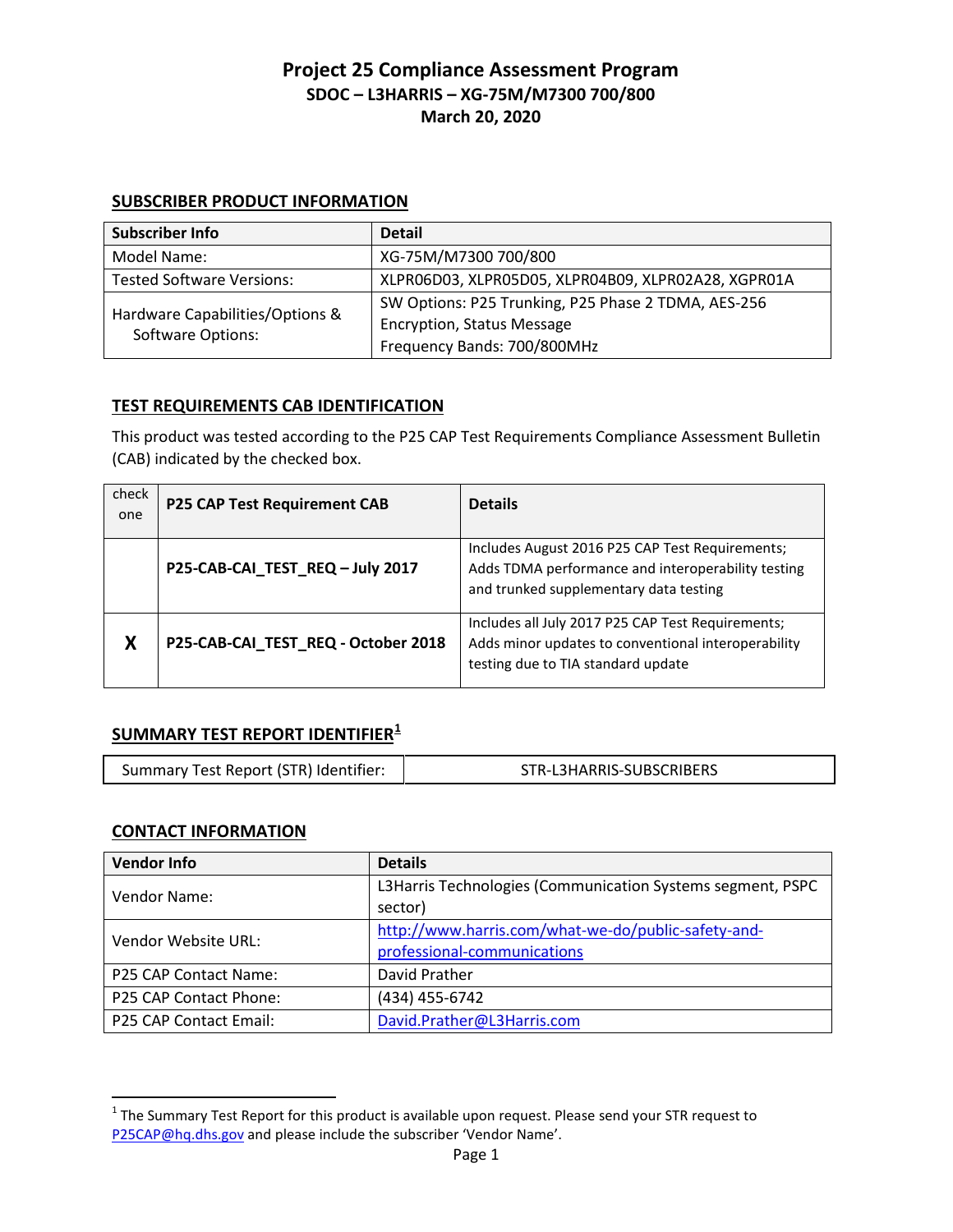## **ENCRYPTION STATEMENT**

This product complies with the P25 CAP Encryption Requirements CAB (P25-CAB-ENC\_REQ). The checked box indicates how the product was tested.

| $\chi$ Tested with the AES 256 encryption algorithm and shall be available with AES 256 encryption at a<br>minimum or without any encryption of any type. |
|-----------------------------------------------------------------------------------------------------------------------------------------------------------|
| Tested without the AES 256 encryption algorithm and shall only be available without any encryption<br>of any type.                                        |

## **CONVENTIONAL PERFORMANCE**

The Subscriber product has been tested for Conventional Performance. All requirements were passed except for those requirements identified below under Unsupported or Failed Requirements.

## P25 CAP Conventional Performance Testing Coverage

Receiver Tests: Reference Sensitivity, Faded Reference Sensitivity, Signal Delay Spread Capability, Adjacent Channel Rejection, Offset Adjacent Channel Rejection, Co-Channel Rejection, Spurious Response Rejection, Intermodulation Rejection, Signal Displacement Bandwidth, Late Entry Unsquelch Delay, and Receiver Throughput Delay.

Transmitter Tests: Unwanted Emissions (Adjacent Channel Power Ratio), Transmitter Power and Encoder Attack Time, Transmitter Throughput Delay, Frequency Deviation for C4FM, and Modulation Fidelity, Transient Frequency Behavior.

## Unsupported or Failed Requirements

1. None.

## **TRUNKING PERFORMANCE - FDMA**

The Subscriber product has been tested for Trunking Performance - FDMA. All requirements were passed except for those requirements identified below under Unsupported or Failed Requirements.

## P25 CAP FDMA Trunking Performance Testing Coverage

Receiver Tests: Reference Sensitivity, Faded Reference Sensitivity, Signal Delay Spread Capability, Adjacent Channel Rejection, Offset Adjacent Channel Rejection, Co-Channel Rejection, Spurious Response Rejection, Intermodulation Rejection, and Signal Displacement Bandwidth.

Transmitter Tests: Unwanted Emissions (Adjacent Channel Power Ratio), Power Attack time, Encoder Attack Time, Transmitter Throughput Delay, Frequency Deviation for C4FM, and Modulation Fidelity, Transient Frequency Behavior.

Trunked Tests: Trunking Control Channel Slot Times, Trunking Request Time, and Transmitter Time to Key on a Traffic Channel.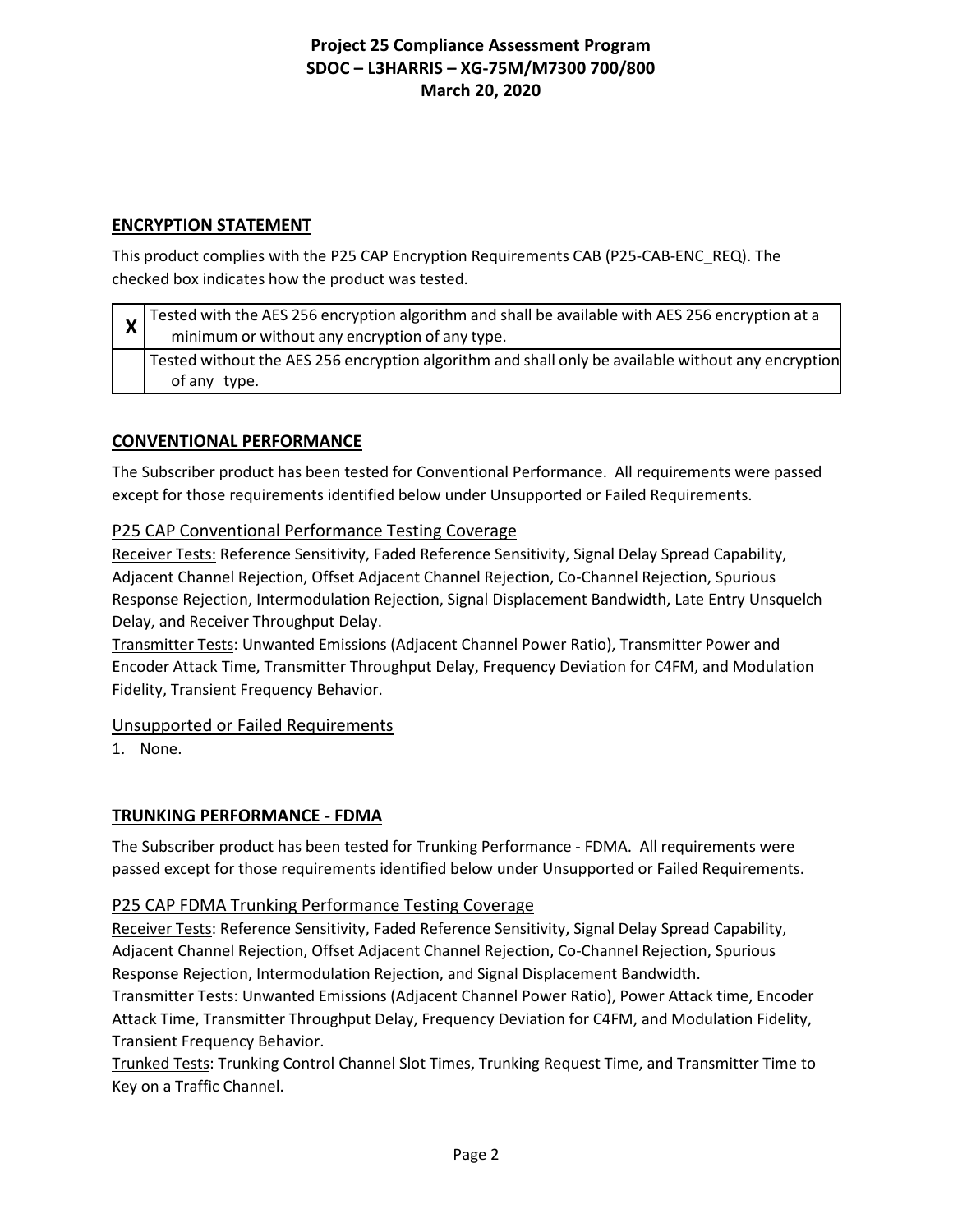## Unsupported or Failed Requirements

1. 45ms slot times not supported.

## **TRUNKING PERFORMANCE - TDMA**

The Subscriber product has been tested for Trunking Performance - TDMA. All requirements were passed except for those requirements identified below under Unsupported or Failed Requirements.

## P25 CAP TDMA Trunking Performance Testing Coverage

Receiver Tests: Reference Sensitivity, Faded Reference Sensitivity, Signal Delay Spread Capability, Adjacent Channel Rejection, Offset Adjacent Channel Rejection, Co-Channel Rejection, Spurious Response Rejection, Intermodulation Rejection, and Signal Displacement Bandwidth. Transmitter Tests: Unwanted Emissions (Adjacent Channel Power Ratio), Frequency Deviation for H-CPM, Modulation Fidelity, Symbol Rate Accuracy, H-CPM Logical Channel Power measurements, and H-CPM Channel Time Alignment.

## Unsupported or Failed Requirements

1. None.

## **CONVENTIONAL DIRECT MODE INTEROPERABILITY**

The Subscriber product has been tested for Conventional Direct Mode Interoperability. All test cases were passed except for those test cases identified below under Unsupported or Failed Test Cases. Test cases that passed but require specific, sometimes optional, product capabilities are also identified below.

## P25 CAP Direct Mode Interoperability Testing Coverage

Network Access Code (NAC) Operation, Group Voice Call, Emergency Call, Unit-to-Unit Voice Call, Encryption, Call Alert, Radio Check, Message Update, Status Update, Status Query, and Radio Unit Monitor.

## Unsupported or Failed Test Cases

1. Call Alert, Radio Check, Message Update, Status Update, Status Query, Radio Unit Monitor are unsupported

## Optional Product Capabilities Required to Pass Test Cases

1. In order to pass the supported Encryption test case, a subscriber with the AES-256 Encryption capability is required.

## **CONVENTIONAL REPEAT MODE INTEROPERABILITY**

The Subscriber product has been tested for Conventional Repeat Mode Interoperability. All test cases were passed except for those test cases identified below under Unsupported or Failed Test Cases. Test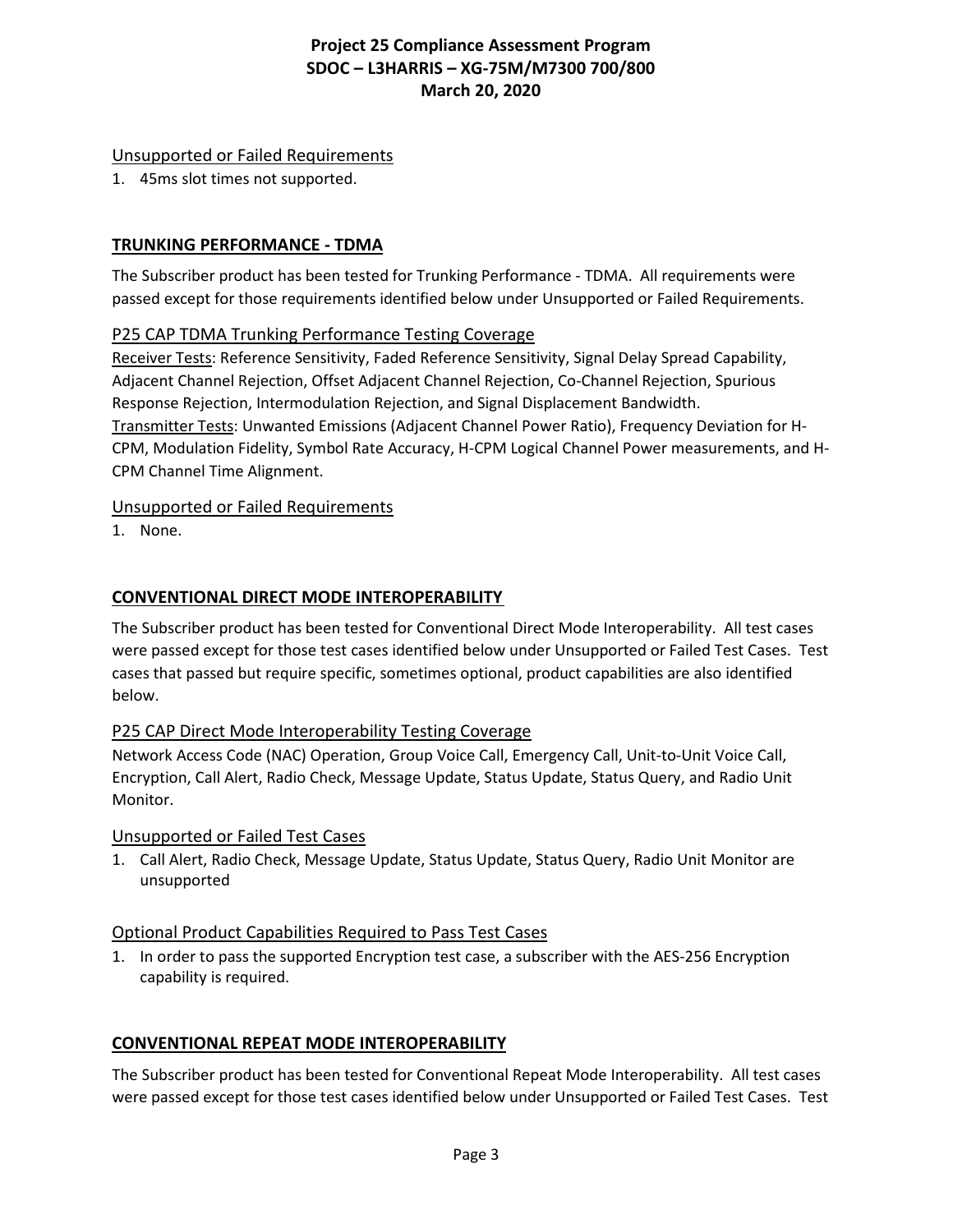cases that passed but require specific, sometimes optional, product capabilities are also identified below.

## P25 CAP Repeat Mode Interoperability Testing Coverage

Network Access Code (NAC) Operation, Group Voice Call, Emergency Call, Unit-to-Unit Voice Call, Encryption, Call Alert, Radio Check, Message Update, Status Update, Status Query, and Radio Unit Monitor.

## Unsupported or Failed Test Cases

1. Call Alert, Radio Check, Short Message, Status Update, Status Query, Radio Unit Monitor are unsupported.

## Optional Product Capabilities Required to Pass Test Cases

1. In order to pass the supported Encryption test case, a subscriber with the AES-256 Encryption capability is required.

## **CONVENTIONAL REPEAT MODE with DISPATCH MONITORING CONSOLE INTEROPERABILITY**

The Subscriber product has been tested for Conventional Repeat Mode with Dispatch Monitoring Console Interoperability. All test cases were passed except for those test cases identified below under Unsupported or Failed Test Cases. Test cases that passed but require specific, sometimes optional, product capabilities are also identified below.

## P25 CAP Repeat Mode Interoperability Testing Coverage

Group Voice Call, Emergency Call, All Call, Unit-to-Unit Voice Call, Encryption, Emergency Alarm, Call Alert, Radio Check, Radio Unit Inhibit/Uninhibit, Message Update, Status Update, Status Query, and Radio Unit Monitor.

## Unsupported or Failed Test Cases

- 1. Call Alert, Radio Check, All Call, Radio Unit Inhibit/Uninhibit, Status Query, and Radio Unit Monitor are unsupported.
- 2. For Message Update only test case 3 (*SU 1 to DMC Message Update*) is supported while test cases 1, 2 and 4 are unsupported.
- 3. For Status Update only test case 1 is supported (*Status Update from SU 1 to DMC*) while test case 2 is unsupported.

## Optional Product Capabilities Required to Pass Test Cases

- 1. In order to pass the supported Encryption test case, a subscriber with the AES-256 Encryption capability is required.
- 2. In order to pass the supported Status Update and Message Update test cases, a subscriber with the P25 Data software option is required.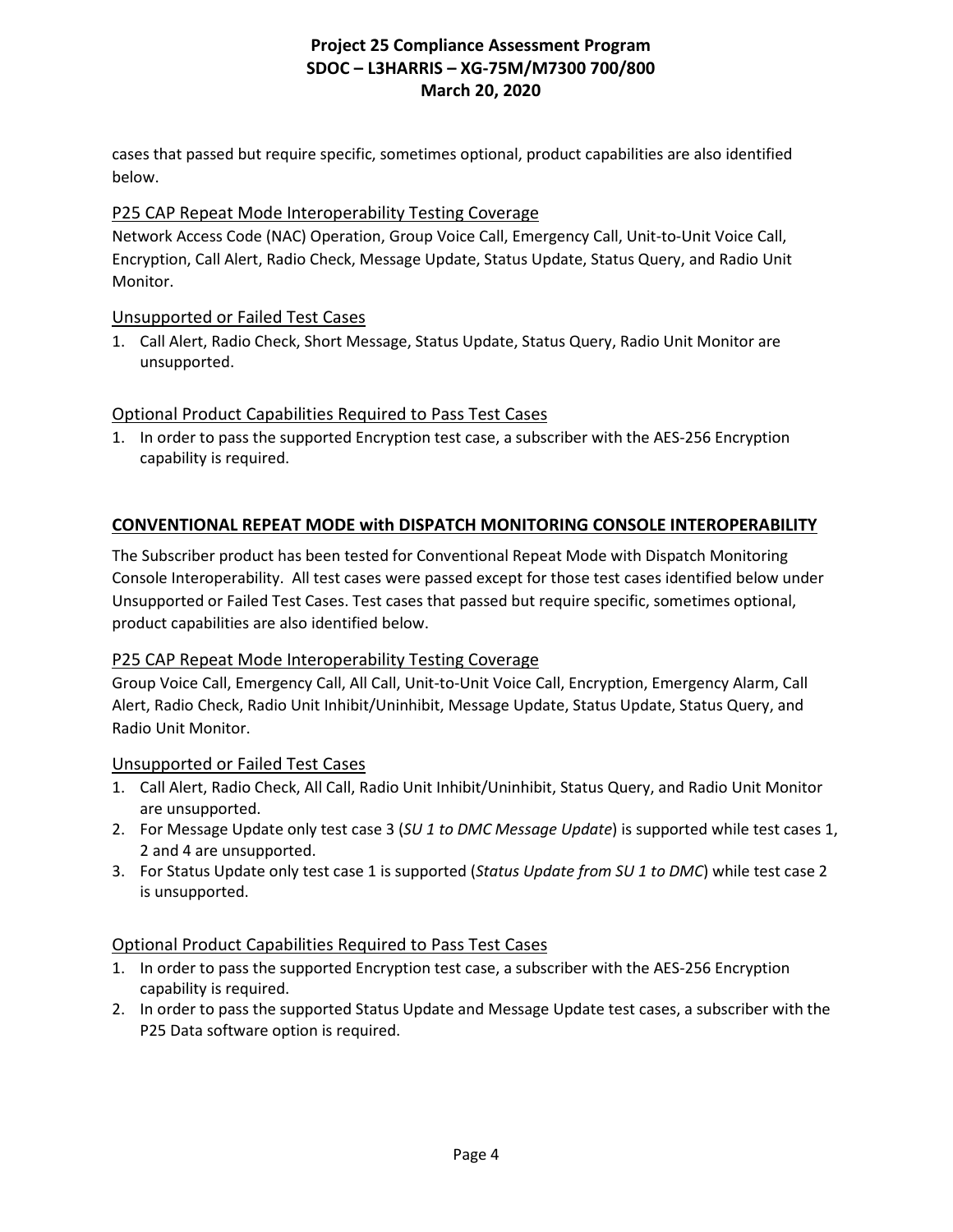## **TRUNKED SUBSCRIBER UNIT INTEROPERABILITY – FDMA**

The Subscriber product has been tested for Trunked Interoperability - FDMA. All test cases were passed except for those test cases identified below under Unsupported or Failed Test Cases. Test cases that passed but require specific, sometimes optional, product capabilities are also identified below.

#### P25 CAP FDMA Trunked Interoperability Testing Coverage

Full Registration, Group Voice Call, Unit to Unit Voice Call, Broadcast Voice Call, Affiliation, Announcement Group Call, Emergency Alarm, Emergency Group Call, Encryption, Intra-Location Registration Area Roaming, Deregistration, System Call, Call Alert, Short Message, Status Query, Status Update, Radio Unit Monitoring, Radio Unit Disable/Re-Enable, and Radio Check.

#### Unsupported or Failed Test Cases

- 1. Unit-to-unit call queued with target availability check traffic channel assignment before target availability check, and Status Query are not supported.
- 2. Test Cases not verified due to operational limitations of the base station or infrastructure equipment used for interoperability testing –

In Home Operational Mode: System Call In Inter-System Roaming Operational Mode: System Call In Inter-WACN Roaming Operational Mode: Unverified Registration, Unit to Unit Voice Call, System Call, Call Alert, Short Message, Status Update, Radio Unit Monitoring, Radio Unit Disable/Re-Enable, and Radio Check

## Optional Product Capabilities Required to Pass Test Cases

- 1. In order to pass the FDMA trunked test cases, a subscriber with the P25 Trunking capability is required.
- 2. In order to pass the Encryption test case, a subscriber with the AES-256 Encryption capability is required.
- 3. In order to pass the supported Status Update and Short Message test cases, a subscriber with the P25 Data software option is required.

## **TRUNKED SUBSCRIBER UNIT INTEROPERABILITY – TDMA**

The Subscriber product has been tested for Trunked Interoperability - TDMA. All test cases were passed except for those test cases identified below under Unsupported or Failed Test Cases. Test cases that passed but require specific, sometimes optional, product capabilities are also identified below.

## P25 CAP TDMA Trunked Interoperability Testing Coverage

Registration, Group Voice Call, Unit-to-Unit Voice Call, Broadcast Call, Announcement Group Call, Emergency Group Call, Encryption Group Call, System Call, Radio Unit Monitoring, and Transmitting Subscriber Forced Preemption.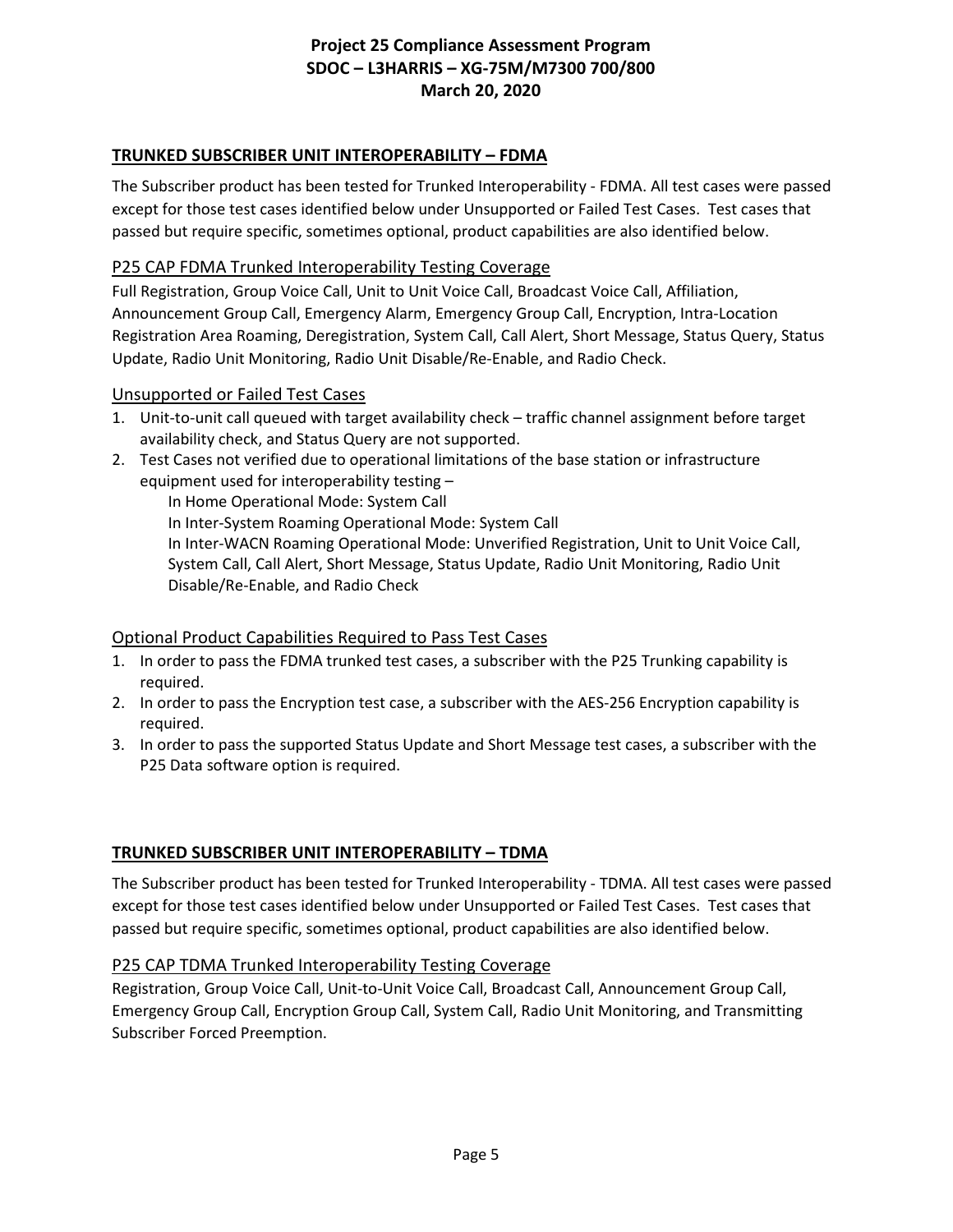## Unsupported or Failed Test Cases

- 1. Unit-to-unit call queued with target availability check traffic channel assignment before target availability check, and Transmitting Subscriber Forced Preemption test case 1: TDMA SU Forced Audio Preemption are not supported.
- 2. Test Cases not verified due to operational limitations of the base station or infrastructure equipment used for interoperability testing –

In Home Operational Mode: System Call

In Inter-System Roaming Operational Mode: System Call

In Inter-WACN Roaming Operational Mode: Unit-to-Unit Voice Call, System Call, and Radio Unit Monitoring

## Optional Product Capabilities Required to Pass Test Cases

- 1. In order to pass the TDMA trunked test cases, a subscriber with the P25 Trunking and P25 Phase 2 TDMA capability is required.
- 2. In order to pass the supported Encryption test case, a subscriber with the AES-256 Encryption capability is required.